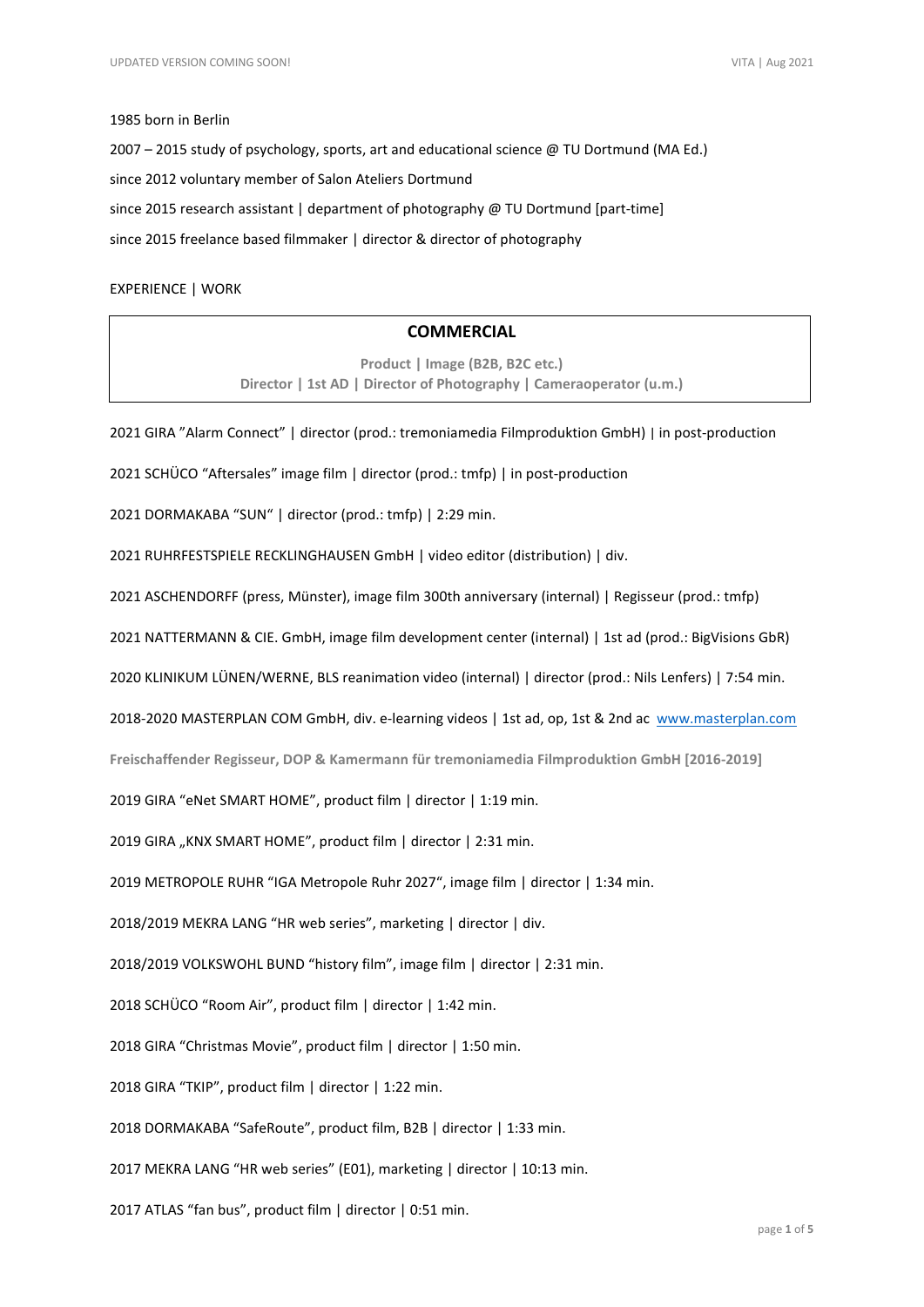- 2017 ATLAS "A+A" exhibition trailer, marketing | director | 0:40 min.
- 2017 ATLAS "Dog", product film | director | 0:54 min.
- 2017 ATLAS "Decisions", product film | director | 0:53 min.
- 2017 DORMAKABA "TS 98 XEA", product film, B2B | director | 1:54 min.
- 2017 SIEGENIA "Safety" + "Comfort", product film | director | 1:13 min. + 1:26 min.
- 2017 TELLJA "Grow up", image film | director | 2:09 min.
- 2017 ATLAS "City Style", product film | director | 1:14 min.
- 2017 WAGO "221", product film | director | 1:14 min.
- 2017 SIEGENIA "Portal", product film | director | 2:18 min.
- 2017 ANSORG "Euroshop 2017", product films | div.
- 2017 DORTMUND AIRPORT "Special luggage", image film | director | 1:54 min.
- 2017 YBPN "Your Beauty professional network", image film (unpublished) | director | 2:07 min.
- 2017 WAGO "221"-Tour (case Berlin) image film | cameraoperator | 1:26 min.
- 2017 VILLAGE GARDEN "BBQtion", marketing | dop | 1:04 min.
- 2017 WAGO "221" utilization clips, product film | dop | div.
- 2017 SPARKASSE DORTMUND "action day 2017", image film | dop | 7:26 min.
- 2017 MEKRA LANG 85th anniversary | 2nd live camera | 38:16 min.
- 2016 DORTMUND AIRPORT "hand luggage", image film | director | 2:30 min.
- 2016 ANSORG "Coray", product film | director | 1:55 min.
- 2016 BAYERNWERK "Communications simulator", image film | director | div.
- 2016 RADIO KIEPENKERL "Anniversary film", image film | director | 2:28 min.
- 2016 DORTMUND AIRPORT "Int. Fire Training Centre" (UK), image film | dop | 2:00 min.
- 2016 VOLKSWOHLBUND "Die Dortmunder", image film | director | 1:51 min.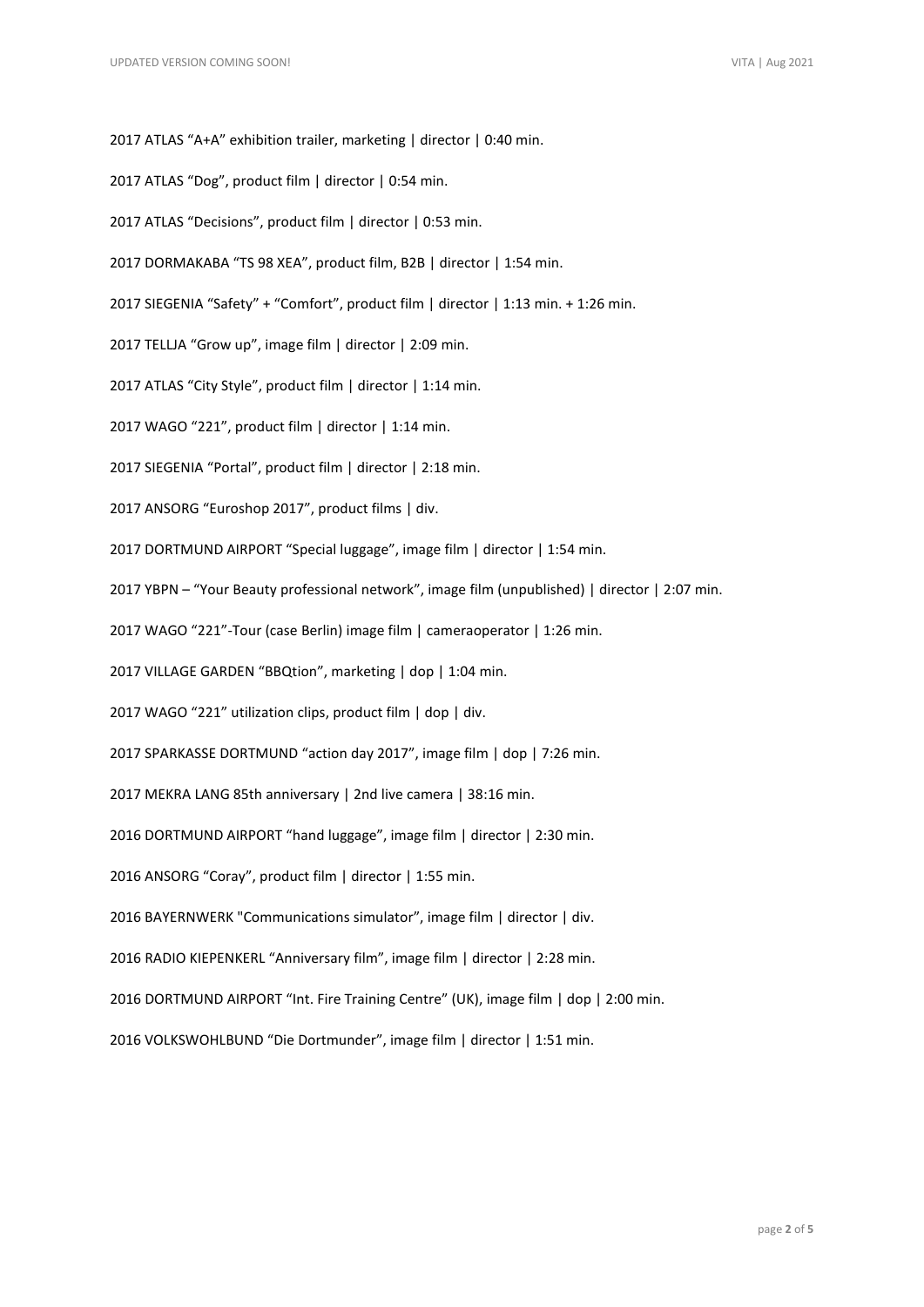# **CULTURAL | NON-COMMERCIAL**

**Director | Director of Photography | AC | Set manager | Co-Prod. (and more) (Documentation, Film, Music videos etc.)**

### **DOCUMENTATION | CULTURAL INSTITUTIONS**

2021 DIE WABE WITTEN, image film | ac | 3:33 min.

2021 DIESTERWEG-STIPENDIUM (Dortmund), event documentation | camera | div.

2021 EAT THE FROG (Münster), social media clips | dop | div.

2021 KUNST IM TUNNEL "Silke Schönfeld – Beyond All Reasonable Measure", social media clip to the exhibition | dop | 2:16 min.

2021 MUSEUM OSTWALL, 3 short documentations for social media | director & dop | 2:59 min. ("Valie Export"), 3:59 min. ("Body & Soul") und 3:03 min. ("Communication of Art")

2021 "Theatre Göttingen – The Robbers", recording | camera & 1st ac (director video: Moritz Hils) | ca. 2 hr

2021 DIESTERWEG-STIPENDIUM (Dortmund), short documentary | dop | 8:26 min.

2020 HELMHOLTZ-GYMNASIUM DORTMUND, talk of 5 principals | dop | div.

2020 DIESTERWEG-STIPENDIUM (Dortmund), event documentation | camera | div.

2020 NRW KULTURSEKRETARIAT "After supervising the machinery" (Engelskirchen), short documentary | director & dop | 8:42 min.

2020 FAVORITEN FESTIVAL 2020 (Dortmund), short documentation/trailer | dop | 2:52

2020 DORTMUNDER KUNSTVEREIN "Lina Hermsdorf: Being a vertebrate", performance doc. | camera

2020 URBANE KÜNSTE RUHR "Die Spielstraße München 1972", interview Anita Ruhnau | dop | div.

2018 RADIO KIEPENKERL "Castingday 2018" | casting director (incl. workshop phases) for tmfp

2018 NRW KULTURSEKRETARIAT "Musik.Kulturen.Dialoge", short doc. | director & dop | 4:56 min.

2017 NRW KULTURSEKRETARIAT "Next Level – Festival for Games 2017", short doc. | dop | 2:28 min.

2017 RADIO KIEPENKERL "Castingday 2017" | casting director (incl. workshop phases) for tmfp

2017, 2015 NRW KULTURSEKRETARIAT "Refugee Citizen", short doc. | dop | div.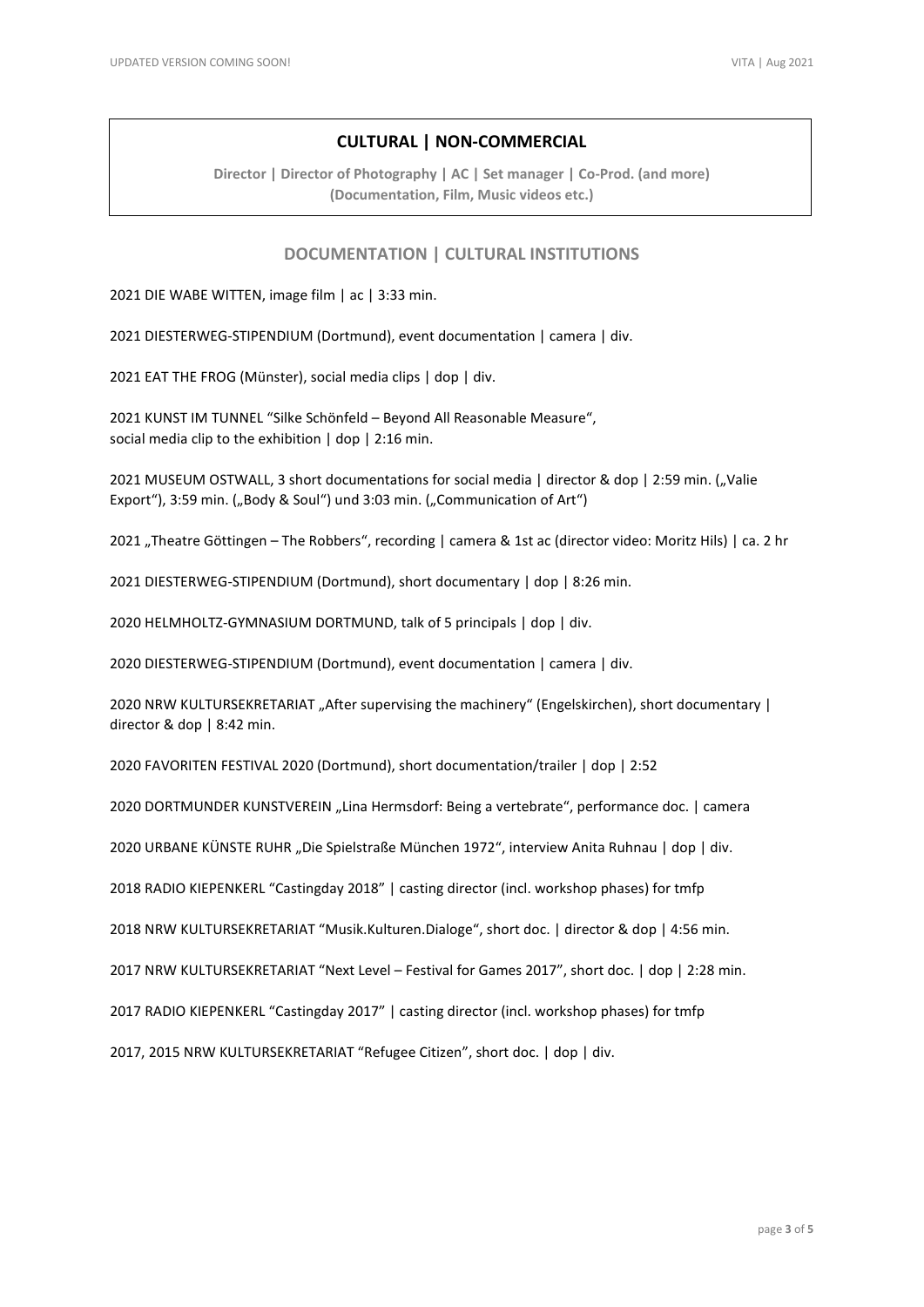### **FILM | ART**

2021 RUHR DING 2021 – UKR "The long farewell" | dop (directors: Hecke & Rauter) | div.

2020/2021 RUHR DING 2021 – UKR "Family Business" | dop (director: Silke Schönfeld) | div.

2020 KHM (Cologne) "German depression aid", social spot | 1st ad (prod.: Krautz & Paul) | in post-production

2020 SPEC SPOT "Cinema love" | 1st ad (prod.: BigVisions GbR) | 1:17 min.

2020 SALON ATELIER e.V. "VIVA BVB – GENUINE LOVE", performance, referee

2019 "Daca ploua, nu ma ploua" | camera (director: Silke Schönfeld) | 17:23 min.

2019 "Ein Prozent – imagined communities" | camera (director: Silke Schönfeld) | 7:41 min.

2019 "Mönchszüge - invented traditions part two" | camera (director: Silke Schönfeld) | 21:53 min.

2018 "Pyeongyang Lady" (South Korea) | dop (director: Silke Schönfeld) | 8:37 min.

2018 "Mainacht – invented traditions part one" | 2nd camera (director: Silke Schönfeld) | 41:27 min.

2018 "KRAV MEGA" martial arts project | dop & production (with Nicola Gördes & Silke Schönfeld) | div.

2017 "Beyond All Reasonable Measure" | dop (director: Silke Schönfeld) | 16:28 min.

2016 "Union Production", 3 short films | dop & grip (prod.: SALON ATELIER e.V. Dortmund) @ Emscherkunst/Academy of Fine Arts Münster | 28:34, 12:28 & 3:37 min.

2016 "A.I. (working title)", art graduation film | director & dop | 4:43 min.

2016 "Yes Goodbye" | 1st ac (directors: Nicola Gördes & Stella Rossié)

2015 "This is Not" | 1st ac & grip (directors: Nicola Gördes & Stella Rossié) | 16:50 min.

2014 "Strangers" | co-producer & set manager (director: Erik Lehmann) | 19:25 min. [www.strangers-film.com](http://www.strangers-film.com/)

2014 "come and see yourself" | 1st ac & set manager (director: Silke Schönfeld) | 14:40 min.